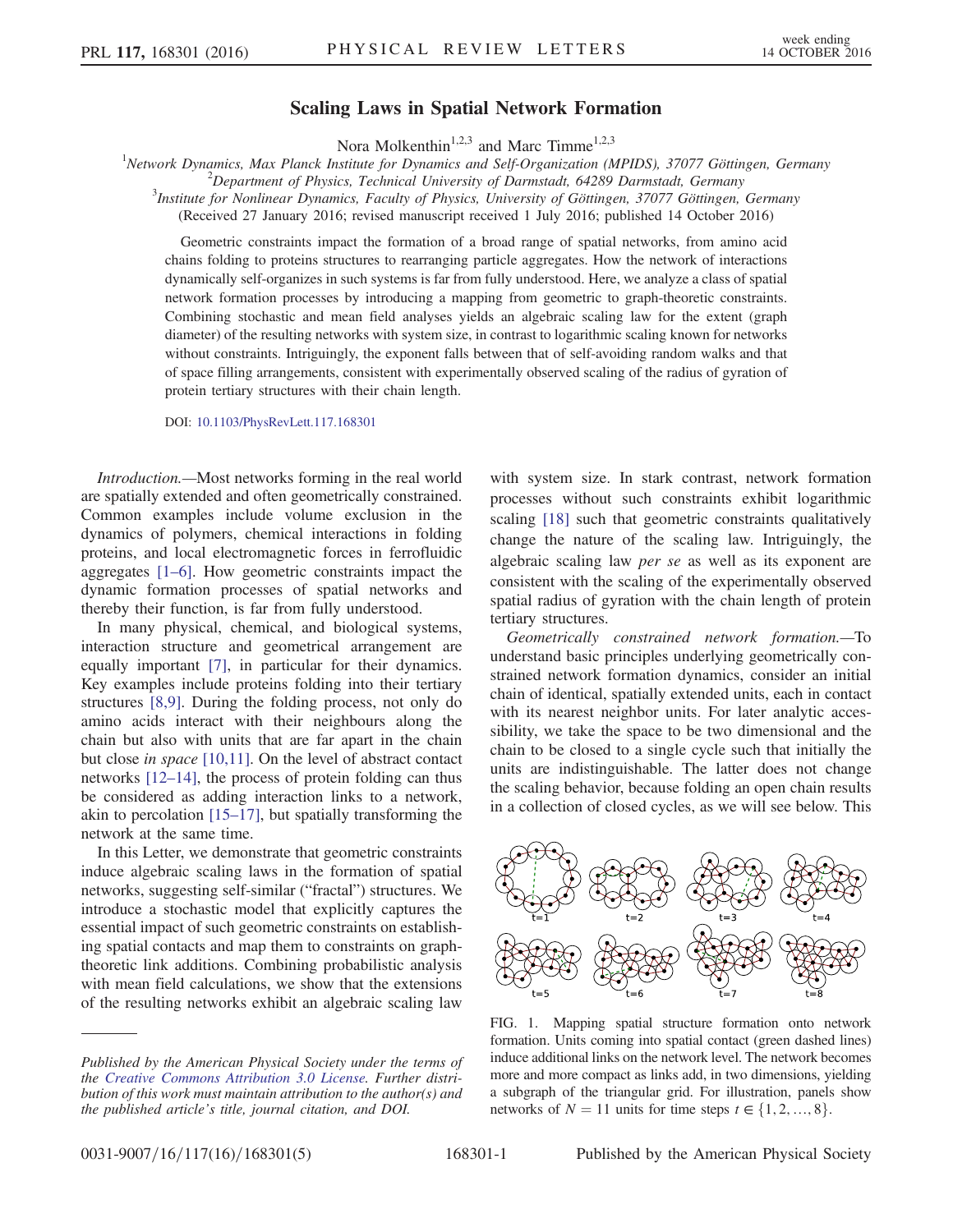<span id="page-1-0"></span>

FIG. 2. Mapping constraints from spatial geometry to network topology. Links in the contact graph form when two randomly chosen units come into spatial contact, subject to geometric constraints (a)–(d) specified in the text. Process 1: adding a link (green dashed line) is allowed because all conditions (a)–(d) are satisfied. Process 2: adding a link (red dashed line) is forbidden due to condition (a) to avoid overlapping units. Process 3: adding a link on the outer face is forbidden due to condition (b) to avoid the possibility that units (here the one shaded yellow) may with later links (red dotted line) be enclosed by less than six other units during a subsequent step (e.g., red dotted line)

chain represents the original aggregate such as an unfolded protein where the units are amino acids or an initial contact sequence of ferrofluidic particles.

In a time-discrete network forming process (Fig. [1](#page-0-0)), the units randomly come into contact with each other under the geometric constraints that in each step (i) no two units overlap and (ii) units in contact at some point in time stay in contact. The chain thus nonlocally deforms each time a new contact forms (Fig. [1\)](#page-0-0). The sequence of connections models the emergence of pair-wise contacts between interacting units moving in space under the above constraints. In the model, new contacts keep forming until no additional contacts are consistent with the constraints. Thus, the resulting network is a collection of nonoverlapping disks arranged to rigid triangles in two-dimensional space (or spheres arranged to rigid hexagonal layers in threedimensional space). Checking whether this rigidity property can still be achieved for every newly established contact constitutes a nonlocal, computationally difficult problem and is not simply feasible.

To analytically access the problem, we first map the spatial contact process with geometric constraints to a link addition process of network formation, with constraints on changes in the network topology only (Fig. [2\)](#page-1-0). The map yields an approximate ensemble of networks that represent the spatial structure formation process. The topological constraints in the network model become the following. (a) Links can only form between two units that are part of the same face of the graph (region enclosed by a cycle in the network). This ensures that geometric constraint (i) is not violated by links crossing. (b) Links do not form across the outer face. This ensures that no unit can be enclosed by less than six other units (which is geometrically impossible)

<span id="page-1-1"></span>

FIG. 3. Algebraic scaling laws in spatial network formation. (a) Scaling of chain lengths of experimentally analyzed proteins vs their radii of gyration [Eq. [\(1\)](#page-1-2)] (37 162 data points from [\[19\]](#page-4-7) logarithmically binned into 100 equally spaced intervals on log (N) scale, with error bars indicating standard deviations). Best fits suggest algebraic (red) rather than logarithmic (gray) scaling. [Logarithmic fitting by  $R_q = a \ln(bN + c) - a \ln(c)$  ensuring that  $\lim_{N\to 0}R_g(N) = 0.$  (b) Algebraic scaling of graph diameter  $D_{\text{final}}(N)$  as derived in this Letter (orange line), plotted vs the chain lengths N. Black dots indicate 450 stochastic realizations of network formation processes [uniformly sampled on a logarithmic chain length scale, binned and evaluated as in (a)] indicating the diameter of the original graph with best algebraic fit (red line). The algebraic scaling law with the (inverse) scaling dimension  $\nu$ lying between that of self-avoiding random walk  $\nu_{\text{RW}}$  (green dashed lines) and that of space filling aggregates (blue dotted lines) is consistent with biological data but inconsistent with logarithmic scaling as expected from network formation processes without geometric constraints.

such that (i) stays satisfiable. (c) The maximum degree of each unit is six. This also ensures that (i) is not violated by forcing more than six units around one given unit. (d) Once connected by a link, pairs of units do not disconnect, representing geometric constraint (ii).

<span id="page-1-2"></span>Spatial scaling of the network.—The spatial extension of an aggregate is often measured by its radius of gyration

$$
R_{g} = N^{-1} \left(\frac{1}{2} \sum_{i,j} (r_{i} - r_{j})^{2}\right)^{1/2} \sim N^{\nu},\tag{1}
$$

quantifying the average root-mean-square distance between any pair out of N units. Here,  $r_i$  is the spatial position of unit  $i \in \{1, ..., N\}$  and  $\nu^{-1}$  is the scaling dimension. Real three-dimensional protein structures indeed exhibit an algebraic scaling law [Fig. [3\(a\)\]](#page-1-1) with an exponent  $\nu \approx 0.42 \pm 0.04$  above a lower bound  $\nu_{\rm SF}^{\rm 3D} = 1/3$  implied<br>by compact space filling aggregates  $[19-22]$  and below by compact space filling aggregates [\[19](#page-4-7)–22] and below an upper bound  $\nu_{\text{BW}}^{\text{3D}} = 3/5$  resulting from self-avoiding<br>random walks in three dimensions without further restricrandom walks in three dimensions without further restrictions [23–[25\],](#page-4-8) together yielding

$$
\nu_{\rm SF} < \nu < \nu_{\rm RW}. \tag{2}
$$

<span id="page-1-3"></span>For spatially embedded networks where each unit occupies space of the same order of magnitude we expect the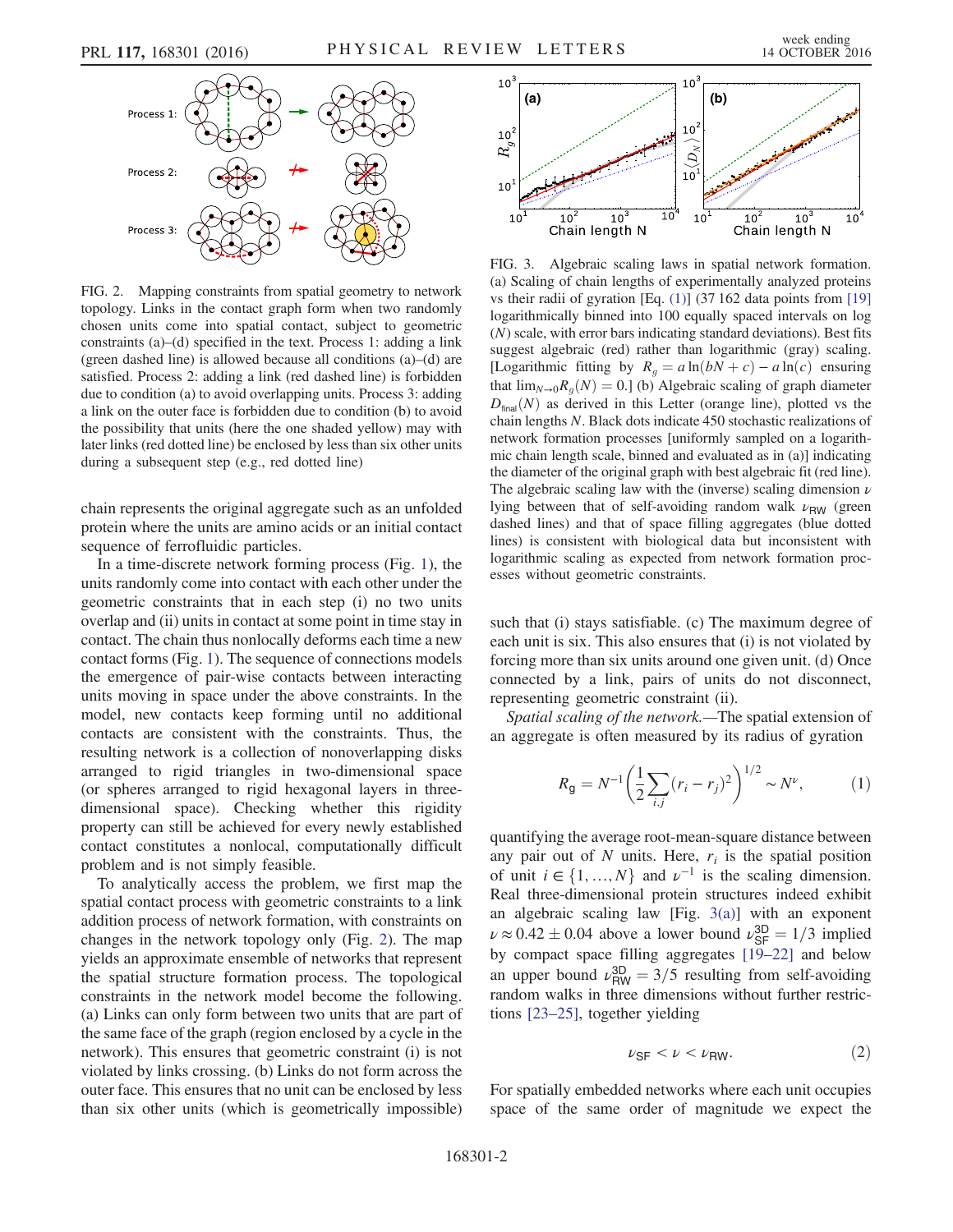diameter D to increase linearly with spatial extension. Direct numerical simulations of the model processes for various system sizes indicate an algebraic scaling law

$$
D_{\text{final}} \sim N^{\nu} \tag{3}
$$

as found for biological protein tertiary structures; see Fig. [3](#page-1-1). Specifically, the obtained scaling exponent  $\nu \approx 0.62 \pm 0.04$ <br>moreover satisfies the same types of upper and lower moreover satisfies the same types of upper and lower bounds [Eq. [\(2\)\]](#page-1-3) as experiments on proteins suggest, between space filling configurations (in two dimensions  $v_{\rm SF}^{\rm 2D} = 1/2$ ) and that of self-avoiding random walks<br>  $(v_{\rm RW}^{\rm 2D} = 3/4)$ .<br>
Network formation integrating constraints —To under-

Network formation integrating constraints.—To understand the emergence of this scaling law and estimate its exponent, we mathematically analyze the network formation in the simplified network model with graph-theoretic constraints (a)–(d) inherited from the geometric ones (i) and (ii).

Consider at time  $t = 1$  an initial graph consisting of one cycle of N units that evolves in a process in discrete time  $t \in \{1, 2, ...\}$ , with exactly one link adding at a time. Each new link divides one cycle into two smaller cycles. Such a process exclusively generates networks that are planar graphs consisting of cycles.

How does the above scaling emerge? How do the constraints impact the structure formation process on the network level? The graph-theoretical diameter of the dual graph of a given network serves as a natural quantity measuring the networks' extension. The vertices of the dual of a graph are defined by the faces of the cycles of the original, with two vertices connected if the two cycles they result from are neighboring, that is, share an edge in the original graph. At time t, the diameter  $D_t$  of the dual therefore equals the length of (one of) its longest paths, representing a longest sequence of neighboring cycles in the original graph. We call such a sequence a diameter path. The union of all diameter paths [all sequences of cycles of the same (largest) length] in the original graph is called the diameter graph.

For small times  $t$ , the cycles are typically of different lengths, for larger times become similar and eventually all become triangles. Thus, for sufficiently large times  $t$ , the diameter of the network is proportional to that of the dual (Fig. [4\)](#page-2-0). We thus take a mean field view and simply talk about the diameter, also when analyzing the scaling of the diameter of the dual. Since no two cycles share more than one link, and no unit of the original network becomes enclosed in any path [due to condition (b)], the resulting dual graph stays a tree at all times. The diameter graph thus is the union of all paths of cycles of length  $D_t$ . We note that the total number of cycles present at that time  $t$  equals  $t$ .

We now derive a recurrence relation for the average diameter  $\langle D_t \rangle$  to then estimate how the final diameter scales with the chain length. Let  $\langle V_t \rangle$  be the expected number of

<span id="page-2-0"></span>

FIG. 4. Diameter path, diameter graph, and end cycles. A diameter path is a sequence of cycles of maximum length (here  $D_t = 7$ , indicated by the dashed red line. For large graphs with defined average cycle length,  $D_t$  is proportional to the diameter of the original graph (black dots, black solid lines, pink solid lines indicate diameter). The diameter graph is the union of all such diameter paths (all shaded regions).  $V_t$  denotes the number of cycles on the diameter graph (here  $V_t = 12$ ) and  $E_t$  the number of end cycles (with only one neighbor) on any diameter path (here  $E_t = 5$ , shaded light rose).

cycles on the diameter graph and let  $\langle E_t \rangle$  be the number of end cycles (degree-one vertices of the dual) on any diameter path, as shown in Fig. [4.](#page-2-0) The average diameter  $\langle D_t \rangle$  evolves with time in three different ways. First, if a new link divides a cycle that is not part of the diameter graph, the diameter  $\langle D_t \rangle$  stays unchanged. Second, if a new link divides an end cycle of the diameter graph (Fig. [4\)](#page-2-0), which in mean field approximation occurs with probability  $\langle E_t \rangle/t$ ,  $\langle D_t \rangle$  grows by one. Finally, if in the diameter graph a new link divides a cycle that is not an end, which analogously occurs with probability  $(\langle V_t \rangle - \langle E_t \rangle)/t$ ,  $\langle D_t \rangle$  grows by one if the splitting is transverse to a diameter path, which in turn occurs with some probability  $\mathcal{P}_t^+$ ; otherwise, if the splitting<br>is parallel to the diameter path  $\langle D \rangle$  also remains is parallel to the diameter path,  $\langle D_t \rangle$  also remains unchanged; compare Fig. [5](#page-2-1). We thus obtain the recurrence relation

<span id="page-2-2"></span><span id="page-2-1"></span>

FIG. 5. Diameter-increasing vs diameter-conserving link addition. Example illustrating three cycles of length  $\ell$ ,  $\ell'$ , and  $\ell''$ along the diameter graph with the dashed lines signifying the rest of the network. Adding a link (red) parallel to the diameter path leaves the diameter constant and creates a branch. Adding a link (blue) transverse to the path (and thus parallel to the edges indicated by wiggled lines) increases the diameter by one. Out of the  $\ell(\ell-3)/2$  potential links to add,  $h_1h_2 - 2$  may add transversely.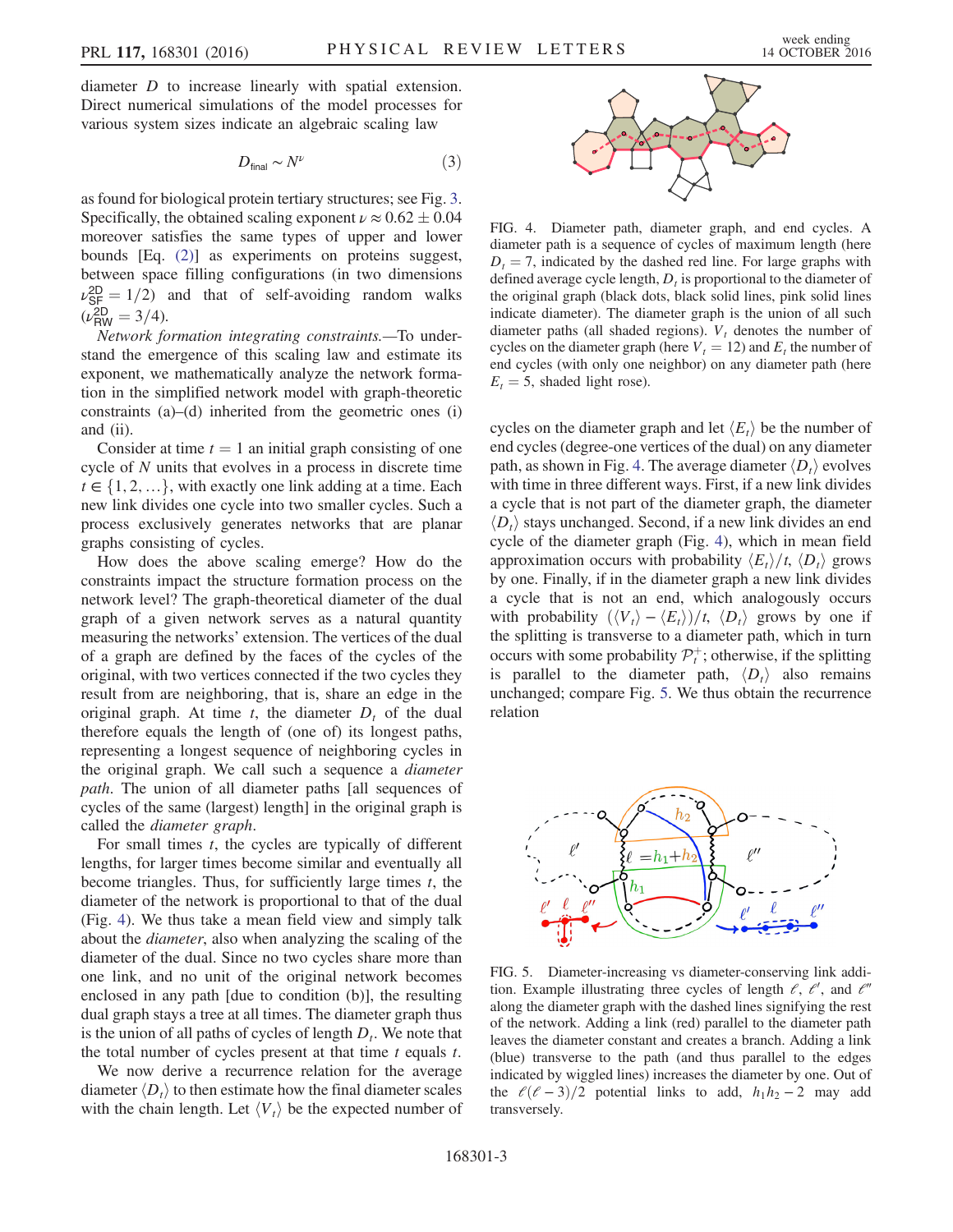$$
\langle D_{t+1} \rangle = \langle D_t \rangle + \frac{1}{t} (\langle E_t \rangle + (\langle V_t \rangle - \langle E_t \rangle) \mathcal{P}_t^+ ) \tag{4}
$$

for the expectation value of the diameter. It remains to estimate  $\mathcal{P}_t^+$ ,  $\langle E_t \rangle$ , and  $\langle V_t \rangle$  and to iterate the recurrence<br>relation in time to obtain the diameter of the final network relation in time to obtain the diameter of the final network.

Approximating  $\mathcal{P}_t^+$ . To find  $\mathcal{P}_t^+$ , we first compute the obtaining  $\mathcal{P}_t(P)$  increasing probability  $P_t(D_t)$  increases  $|\ell\rangle$  of the diameter increasing given that a link adds in a cycle of length  $\ell$  on the diameter path [\[26\].](#page-4-9) There are two ways such a link can add; see Fig. [5.](#page-2-1) If adding a link splits the cycle parallel to the diameter path, the newly created cycle becomes a side arm of the path, leaving the diameter unchanged. Alternatively, if the new link splits the cycle transversally to the direction of the path, the diameter extends by one. Let  $h_1$  and  $h_2(= \ell - h_1)$  be the numbers of units in the two fractions transversal to the diameter path (Fig. [5](#page-2-1)). Increasing the diameter thus requires to connect one of the  $h_1$  units to one of the other  $h_2$  units. Then  $P(D_t \text{ increases}|\ell, h_1) = 2\{[h_1(\ell - h_1) - 2]/[\ell(\ell - 3)]\},$ because there are  $\ell(\ell-3)/2$  ways of connecting any two units in the cycle and  $h_1(\ell - h_1)$  ways of forming a transversal connection—the term "−2" taking care of the two links that already exist between the two fractions of the original cycle. As every splitting of the cycle into two parts is equally likely for part sizes  $h_1 \in \{1, ..., \ell - 1\}$ , we find

$$
\mathcal{P}_{t}(D_{t} \text{ increases}|\ell) = \frac{1}{\ell - 1} \sum_{h_{1}=1}^{\ell - 1} 2 \frac{h_{1}(\ell - h_{1}) - 2}{\ell(\ell - 3)}
$$

$$
= \frac{4}{3\ell} + \frac{1}{3}.
$$
(5)

Finally, the probability  $P_t(\ell)$  of picking a cycle of length  $\ell$ on the diameter path depends on the entire past history and cannot be rigorously derived. We thus approximate  $\mathcal{P}_t^+ = \sum_{\ell=4}^N \mathcal{P}_t(D_t)$ increases $|\ell \rangle \mathcal{P}_t(\ell) \approx \mathcal{P}_t(D_t)$ increases $|\langle \ell_t \rangle$ <br>by its rigorous lower bound given by Jensen's inequality by its rigorous lower bound given by Jensen's inequality.

<span id="page-3-0"></span>We take the desired expected cycle length for sufficiently small times t to be its average length  $\langle \ell_t \rangle = \frac{N+2(t-1)}{t}$  of all cycles at time  $t$ . As no links can be added to cycles of less then  $\ell = 4$  units, we take  $\langle \ell_t \rangle = 4$  once the previous average reaches that value from above,  $[N + 2(t-1)/t] \leq 4$ , i.e., for  $t \geq N/2$  for sufficiently large N, yielding

$$
\mathcal{P}_t^+ \approx \begin{cases} \frac{4t}{3(N+2(t-1))} + \frac{1}{3} & \text{for } t \le N/2, \\ \frac{2}{3} & \text{for } t > N/2. \end{cases} \tag{6}
$$

We now approximate the detailed dynamics  $(6)$ , by its time average,  $\mathcal{P}_t^+ \approx \overline{\mathcal{P}^+} = (N-2)^{-1} \sum_{t=1}^{N-2} \mathcal{P}_t^+ \approx 0.602$ .<br>Approximating  $\langle V \rangle$  —Next, we estimate the

Approximating  $\langle V_t \rangle$ .—Next we estimate the average number of cycles in the diameter graph

$$
\langle V_t \rangle = \langle D_t \rangle + \sum_b V_b(t) \mathcal{P}_b(t) \tag{7}
$$

given by two contributions, the average diameter itself, and the summed sizes  $V_b(t)$  of all side branches b of an arbitrary but fixed diameter path, weighted with the probability  $P<sub>b</sub>$  that branch b creates an alternative diameter path overlapping with the original. As longer side chains are exponentially suppressed, the second term is negligible for the scaling in the limit of large  $N$  (see Supplemental Material [\[27\]](#page-4-10) for more details).

Iterated recurrence and scaling law.—This suggests that  $\langle D_t \rangle$  and  $\langle V_t \rangle$  scale the same and therefore  $\langle E_t \rangle$  can be neglected in Eq. [\(4\)](#page-2-2) without changing the scaling behavior. With  $\langle V_t \rangle \approx \langle D_t \rangle$ , the recurrence [\(4\)](#page-2-2) becomes

$$
\langle D_{t+1} \rangle \approx \langle D_t \rangle + \frac{\overline{\mathcal{P}^+}}{t} \langle D_t \rangle. \tag{8}
$$

The solution through the initial condition  $\langle D_2 \rangle = 1$  is  $\langle D_t \rangle = 2\Gamma(\overline{\mathcal{P}^+} + t)/[\Gamma(\overline{\mathcal{P}^+} + 1)\Gamma(t)] \approx 2/\Gamma(\overline{\mathcal{P}^+} + 1)t^{\mathcal{P}^+},$ <br>where  $\Gamma(\cdot)$  is the Gamma function. In the limit of large where  $\Gamma(.)$  is the Gamma function. In the limit of large  $t = N - 2$ , a power law with specified exponent results,

$$
\langle D_N \rangle \sim N^{\overline{\mathcal{P}^+}} \Rightarrow \nu_{\text{theory}} = \overline{\mathcal{P}^+}.
$$
 (9)

As found above already through direct numerical simulations, the scaling law now also obtained analytically is consistent with experimentally obtained law [\(1\)](#page-1-2) for proteins, with scaling exponent between the set upper and lower bounds [\(2\)](#page-1-3); compare Figs. [3\(b\)](#page-1-1) with [3\(a\)](#page-1-1). Interestingly, the generally concave form of the dynamics of  $\mathcal{P}_t^+$  (see Supplemental Material [\[27\]\)](#page-4-10) indicates that any estimate of the time average  $\nu_{\text{theory}} = \mathcal{P}^+$  must lie within an interval  $\nu_{\text{energy}} \in [\nu_{\text{avg}}]$  where  $\nu_{\text{avg}} \leq 2/3$  and interval  $\nu_{\text{theory}} \in [\nu_{\text{min}}, \nu_{\text{max}}],$  where  $\nu_{\text{max}} < 2/3$  and<br> $\nu_{\text{max}} > 1/2$  Thus even without the approximation of the  $\nu_{\text{min}} > 1/2$ . Thus even without the approximation of the dynamics [\(6\)](#page-3-0), an algebraic scaling is guaranteed and its exponent is above that for space filling aggregates,  $\nu_{\text{theory}} > \nu_{\text{SF}}$ .<br>The scaling

The scaling law intrinsically results from the geometric constraints: without such constraints the process analyzed above exactly reduces to the formation of Watts-Strogatz small-world networks with new links randomly adding to a circular graph [28–[30\];](#page-4-11) for sufficiently many links, the diameter of such networks exhibits logarithmic scaling that is thus inconsistent with the algebraic scaling we found. Roughly speaking, due to the geometric constraints, any new link between two units drastically increases the probability of creating further links in these units' respective neighborhoods. As a consequence, the structures cannot be arbitrarily compact. Our numerical results as well as analytic derivations above indicate that the spatial extent is modified qualitatively, changing a logarithmic to an algebraic scaling law.